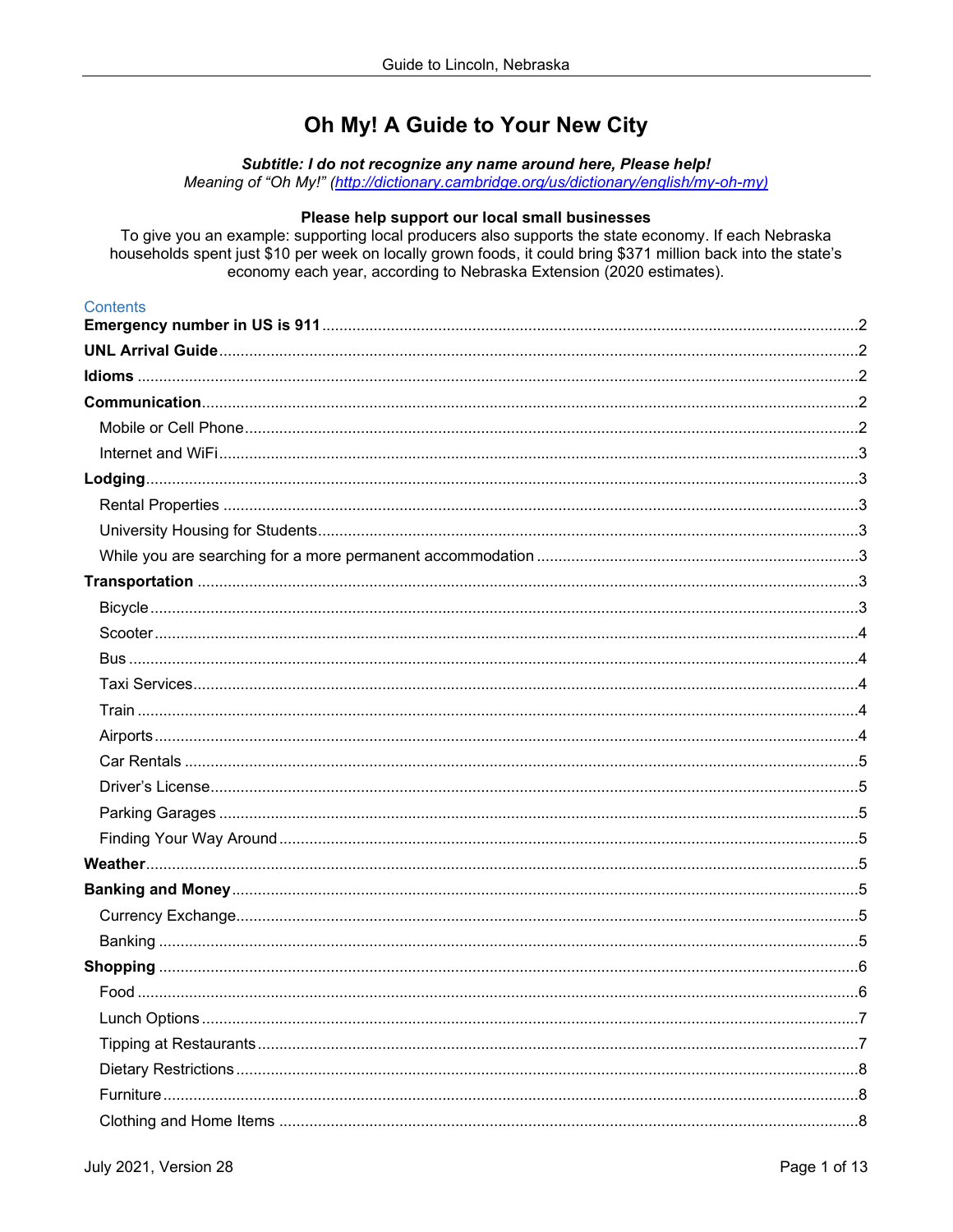This is not an exhaustive list of ideas and places, but it should help you get started discovering your new city. We do not have any specific interest including financial in any of those places, and they are not listed in any particular order. Try them at your own risk.

Do not forget that we are here to help you succeed, thus feel free to reach out to your colleagues.

If you think that something is missing from the list (or not up-to-date), please send a message to [era@izard.org](mailto:era@izard.org) with the subject "Oh My!", and tell us in short sentences what to add (or remove). Thank you in advance for your contribution!

## <span id="page-1-0"></span>**Emergency number in US is 911**

It is for medical emergencies, fire and the police in case of emergency.

## <span id="page-1-1"></span>**UNL Arrival Guide**

Scroll to the bottom of<https://nse.unl.edu/international/arrival-orientation/>

## <span id="page-1-2"></span>**Idioms**

Sometime a colleague will tell you a sentence that does not make an *ounce of sense*, which might be an idiomatic expression. You'll find some help online for some [\(http://www.smart-words.org/quotes-sayings/idioms](http://www.smart-words.org/quotes-sayings/idioms-meaning.html)[meaning.html\)](http://www.smart-words.org/quotes-sayings/idioms-meaning.html), but the best remedy is to tell the person: "*It beats me! I can't make a head or tail of what you said*". You got it. Just ask what the person meant. Do not wait.

## <span id="page-1-3"></span>**Communication**

## <span id="page-1-4"></span>Mobile or Cell Phone

You'll learn quickly that a smart phone (cell phone) is becoming a necessity. It is to the point that you may only use your cell phone and can save by not having a land line for the phone. UNL has some contracts that might be advantageous [\(http://sales.unl.edu/verizon-0;](http://sales.unl.edu/verizon-0) UNL computer and phone shop on city campus). Be aware of your particular situation (international call direct or via calling card being one example). Shop around!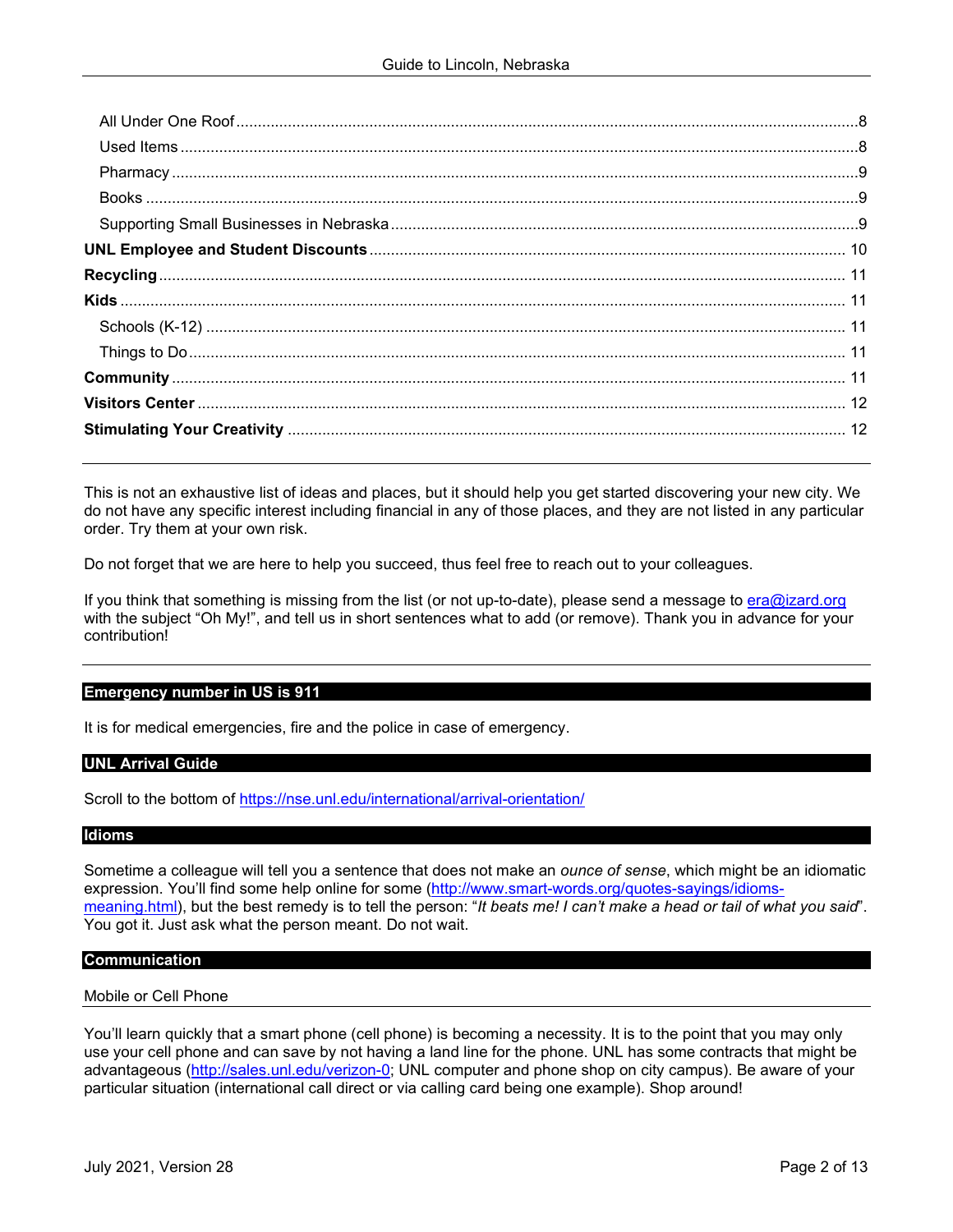The carriers are Verizon, AT&T, Alltel, US Cellular, T-Mobile, Sprint (not too great of a network), Spectrum Mobile, and others that are non-contract carriers such as H2O wireless and PagePlus [small companies but good, we have been told]. You can also get the sim cards from places like Best Buy or Walmart.

## <span id="page-2-0"></span>Internet and WiFi

## *Free WiFi*

Synonym with coffee shop such as The Mills, The Bay, Scooter, Nu Vibe, and Starbucks. Other option includes Le Quartier (if you prefer your WiFi with a side of fresh bread and European pastries).

## *University WiFi*

Connect to UNL-Wireless-Registration and open the browser. It will take you to the registration page where you can register your device. After this, connect to Eduroam. [\(https://its.unl.edu/services/wi-fi/\)](https://its.unl.edu/services/wi-fi/)

#### *Internet at home*

You can find a list of internet providers at [http://broadbandnow.com/Nebraska/Lincoln,](http://broadbandnow.com/Nebraska/Lincoln) and Allo.

## <span id="page-2-1"></span>**Lodging**

Be aware of the distances. You will need a car, bike or bus pass very quickly depending where you live.

#### <span id="page-2-2"></span>Rental Properties

Most searches for rental properties are made via the Internet. Do not make any payments before you check the credibility of your place and the property owner.

- <https://www.zillow.com/>
- <https://www.trulia.com/>
- [http://www.realtor.com/apartments/Lincoln\\_NE](http://www.realtor.com/apartments/Lincoln_NE)
- [https://www.apartments.com](https://www.apartments.com/)
- <http://postdoc.unl.edu/housing/>

Be aware that there is a lot of false advertisements for rentals on this site:<https://lincoln.craigslist.org/search/apa> [it is a very good site to find things to put in your place, but not for rentals]

<span id="page-2-3"></span>University Housing for Students

- Single student: University housing 530 N 17<sup>th</sup> Street; **housing@unl.edu**) access through MyRed
- Married students or students with children housing via UNL [\(http://housing.unl.edu/residence-halls\)](http://housing.unl.edu/residence-halls)

#### <span id="page-2-4"></span>While you are searching for a more permanent accommodation

Be aware that the cost of temporary housing can accumulate pretty fast. You can get a room in a hotel or motel per night or per week. If you cannot be in a room with the smell of cold cigarette, be sure to request a nonsmoking room.

You can find the room via internet via web sites such as Kayak.com, Expedia.com, CheapOair.com, Travelocity.com, Hotels.com, and Trivago.com.

#### <span id="page-2-5"></span>**Transportation**

#### <span id="page-2-6"></span>Bicycle

## *Bike Paths*

There is an extensive network of bike paths that are not visible while driving. Maps are available at the Visitor Center in Haymarket (7th and P Streets) or<https://lincoln.ne.gov/city/plan/bike/trip.htm#dl-maps>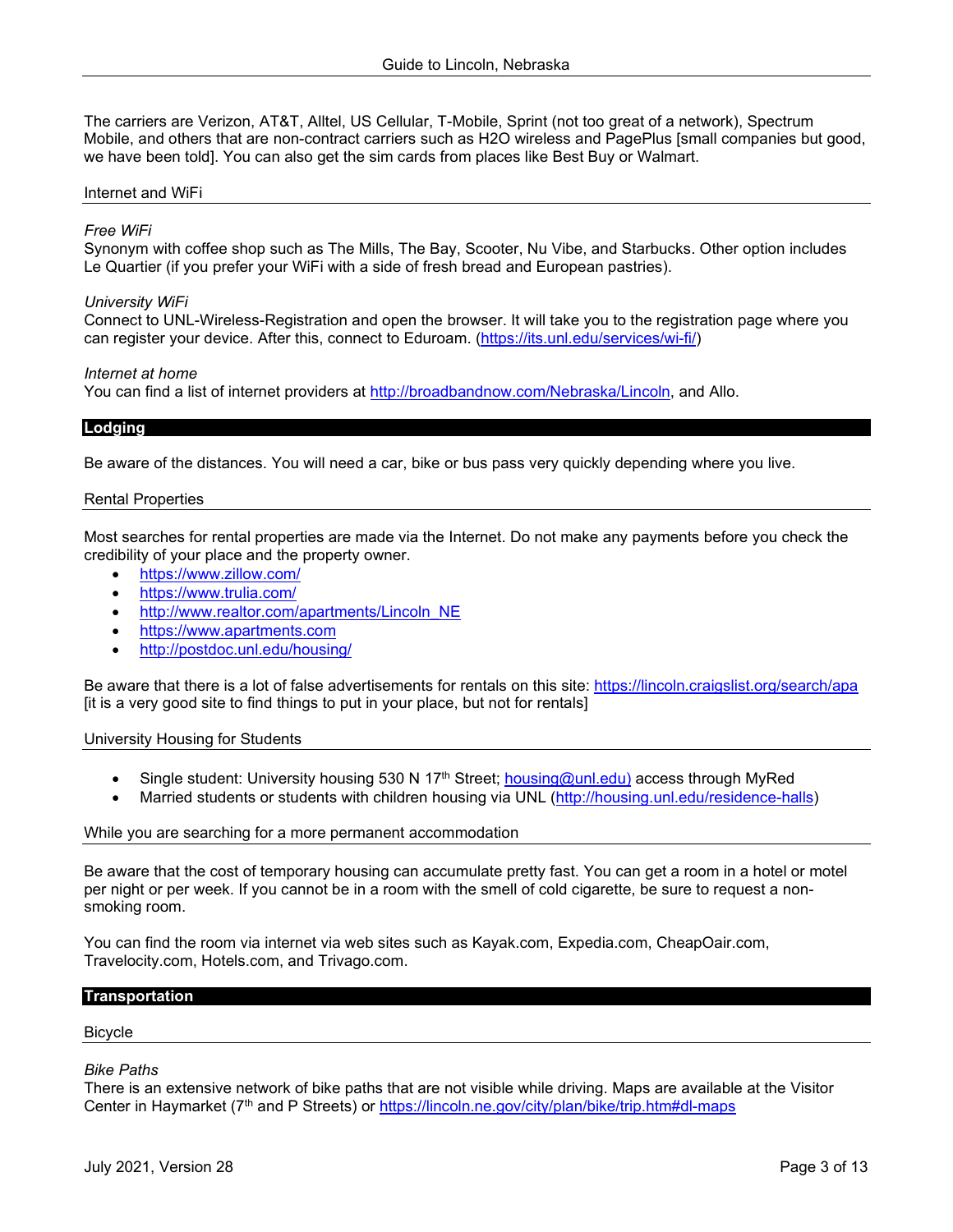# *Bicycle Rental*

- BikeLNK [\(https://bikelnk.bcycle.com/\)](https://bikelnk.bcycle.com/)
	- $\circ$  Bike Rack located on west side of our FIC building<br> $\circ$  UNL faculty, staff and students can buy an annual
	- UNL faculty, staff and students can buy an annual membership for only \$10, using a promo code when you use your unl.edu email
	- o One trip use will cost \$3 per 30 minutes after the first free 30 minutes.
- UNL Campus Recreation Center [\(https://crec.unl.edu/outdoor/rental\)](https://crec.unl.edu/outdoor/rental)
- RentabikeNow [\(https://www.rentabikenow.com/Nebraska/\)](https://www.rentabikenow.com/Nebraska/)

## <span id="page-3-0"></span>Scooter

To rent the electric scooters, Huskers will need to download either the [Bird](https://www.bird.co/) or [Spin](https://www.spin.app/) mobile app. After registering and adding a payment method, the app displays a map of where all available devices are located. Both brands of scooters cost \$1 to unlock and 10 to 35 cents per minute to ride (pricing varies depending on city). Users can ride the scooters within a [designated area downtown,](https://lincoln.ne.gov/city/ltu/engine/traffic/active-transportation/pdf/pilot-program-area.pdf) as they use geofencing to restrict where the devices can go, so if a scooter is brought outside the set boundaries, it will stop running.

## <span id="page-3-1"></span>Bus

# *Lincoln Bus System*

- StarTran [\(https://www.lincoln.ne.gov/city/pworks/startran/](https://www.lincoln.ne.gov/city/pworks/startran/)*)*
- UNL Campus Bus Services [\(https://parking.unl.edu/campus-bus-service\)](https://parking.unl.edu/campus-bus-service)
- "Lincoln Bus Tracker" (phone app) allows you to track the buses

## *Bus Passes*

- UNL's Parking and Transit Services, at 625 Stadium Drive, Suite A
	- o UNL students with N-card are entitled to a free bus pass [\(https://parking.unl.edu/bus-riders-user](https://parking.unl.edu/bus-riders-user-guide#student-pass)[guide#student-pass\)](https://parking.unl.edu/bus-riders-user-guide#student-pass)
	- o UNL employees with N-card may purchase an annual bus pass [https://parking.unl.edu/bus-riders](https://parking.unl.edu/bus-riders-user-guide#faculty-pass)[user-guide#faculty-pass\)](https://parking.unl.edu/bus-riders-user-guide#faculty-pass)
- "Token Transit" (phone app): you can buy monthly pass for less than \$10 dollars

# *Lincoln to Omaha*

- N-E Ride shuttle bus: free service between UNL (Lincoln) and UNO or UNMC (Omaha) during the week [\(http://engineering.unl.edu/n-e-ride/\)](http://engineering.unl.edu/n-e-ride/)
- Omalink shuttle: to and from airports [\(http://www.omalink.com/\)](http://www.omalink.com/)

## *Long Distance Bus Services*

- Arrow Stage Lines, Burlington Trailways, Windstar Lines, Dashabout, Roadrunner
- Megabus [\(https://us.megabus.com/\)](https://us.megabus.com/) with 5 destinations

## <span id="page-3-2"></span>Taxi Services

- Uber (phone app or [https://www.uber.com/\)](https://www.uber.com/)
- Lyft (phone app or [https://www.lyft.com/\)](https://www.lyft.com/)
- zTrip (phone app or [https://www.ztrip.com/\)](https://www.ztrip.com/)
- Taxis (Yellow Cab, Servant Cab, Capital Cab, Happy Cab) [Be aware cash only]

## <span id="page-3-3"></span>**Train**

• Amtrak – They have discounts for students available

## <span id="page-3-4"></span>Airports

- LNK Lincoln airport is next door; five miles northwest of downtown.
- OMA Eppley Airfield (Omaha airport) is only a one hour drive away. This choice can save you money on some destinations.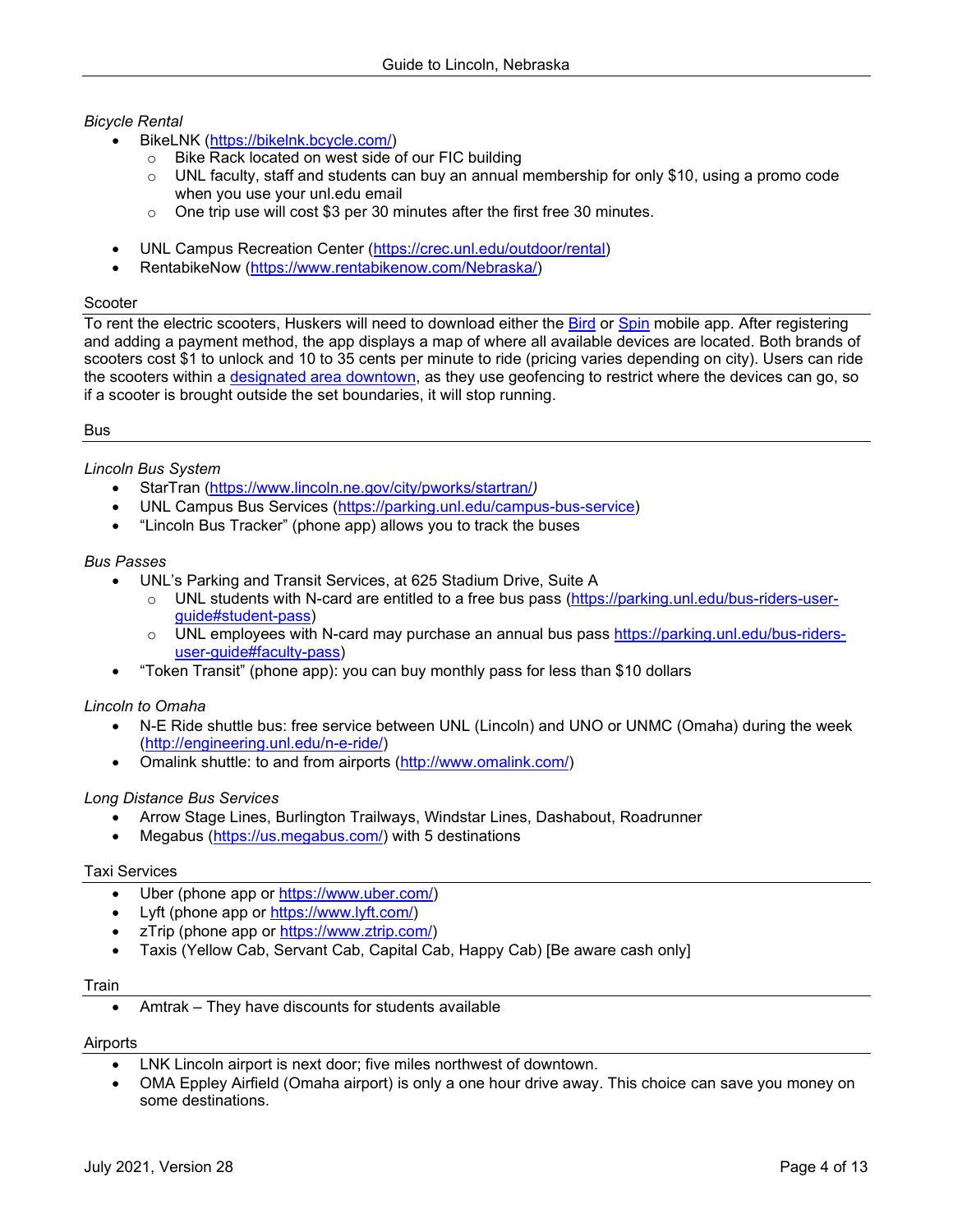• Flight search sites include Kayak.com, Expedia.com, CheapOair.com, Travelocity.com, and specific company such as United Airlines, Delta Air Lines, Alaska Airlines, Allegiant Air, American Airlines, Frontier and Southwest Airlines that leave out of Lincoln and Omaha.

## <span id="page-4-0"></span>Car Rentals

- Alamo, Avis, Budget, Enterprise, Hertz, National Car Rental, RentAVan, Rent'N Drive
- Short term car rental (by hour increment): ZipCar.com

## <span id="page-4-1"></span>Driver's License

You will need to take care of your driver license at the DMV (Department of Motor Vehicle; [http://www.clickdmv.ne.gov/\).](http://www.clickdmv.ne.gov/)) If you are a foreigner, your passport, I-20 and I-94 form might be part of the requested documents. In any case, check their web site as gathering the list of document required more time than the process, and will save you multiple trips.

#### <span id="page-4-2"></span>Parking Garages

The nice thing about parking in city parking garages is that the first hour is free (you'll need a US credit or debit card to get out even during the free hour).

## <span id="page-4-3"></span>Finding Your Way Around

You'll quickly learn that "there is an app for that!"

#### *Directions to a location*

- Waze on your smart phone
- Google map (web and phone versions)
- Maps on your iPhone

*Finding restaurant, coffee shop, etc.*

- Yelp (this will also give you a price range from cheap [\$] to expensive [\$\$\$])
- Google search

#### <span id="page-4-4"></span>**Weather**

An app to check the weather is from WeatherUnderground.

Tornadoes can strike Nebraska (yes, you read correctly!) and are most likely to occur in the spring or summer. If a tornado warning sounds (siren), go to the basement of a building and stay away from windows. You will notice that there is a county wide siren system testing at 10:15 am, the first Wednesday of each month.

#### <span id="page-4-5"></span>**Banking and Money**

<span id="page-4-6"></span>Currency Exchange

- Wells Fargo
- U.S. Bank
- UBT (they need 24 hour notice)

#### <span id="page-4-7"></span>Banking

- As a member of the University of Nebraska community you are entitled to a free checking account at the University of Nebraska Federal Credit Union.
- Many options are available. If you need international transfers, be specific while asking as some banks do not offer this option.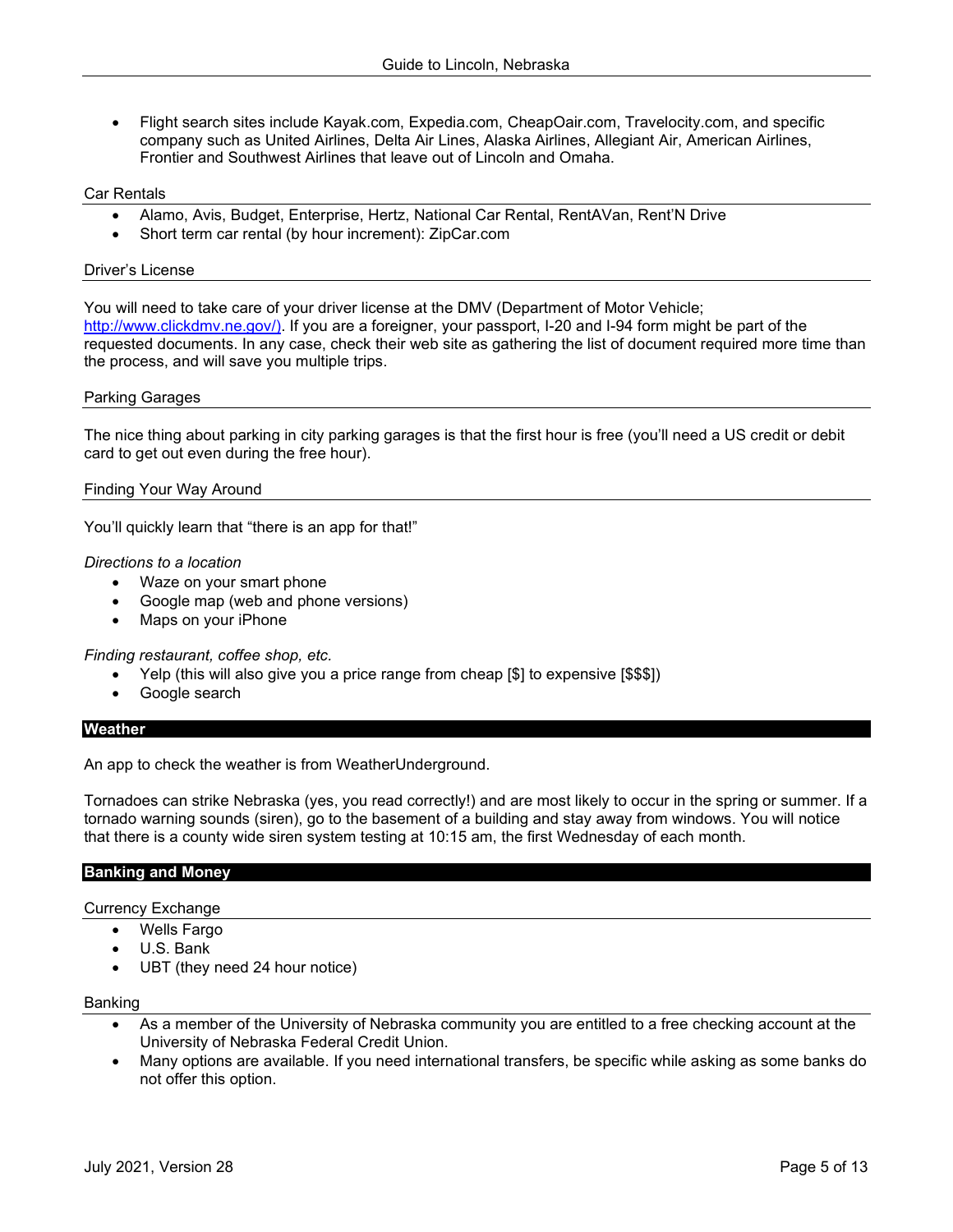## <span id="page-5-0"></span>**Shopping**

#### <span id="page-5-1"></span>Food

The prices range very widely from one store to the other and within a store (from cheap to abusive pricing). Be informed, be aware  $\circledcirc$ . Some of them are open 24h a day (yes, your 2 am ice cream craving can be satisfied all year long). If you eat out of a can, with a plate, organic, gluten free, pescatarian, vegetarian, vegan or with any other dietary restrictions, you'll find what you need in many parts of the city.

#### *Grocery Stores*

- Aldi
- Costco (need a yearly fee, visit with an existing member)
- Open Harvest Co-op grocery
- Hy-Vee
- Russ's Market
- Natural Grocers
- Leon's Food Mart/Gourmet Grocer
- Sam's Club (need a yearly fee, visit with an existing member)
- Super Saver
- Trader Joe's
- **Target**
- Walmart
- Whole Foods (expensive side)
- Specialty stores:
	- $\circ$  Asian: Saigon Market on 26<sup>th</sup> Street, Nguyen Market and Oriental Market on 27<sup>th</sup> Street, and Beijing Market on O street
	- $\circ$  Halal: All African Market on 27<sup>th</sup> Street
	- o Indian: Suji Grocery on O street
	- o Hispanic: Figueroa Market<br>○ Mediterranean: Family Foo
	- Mediterranean: Family Food Market on O street
	- o Beef: El Mercato on 84th street (expensive)

## *Farm Store*

• Jisa Farmstead Cheese in Brainard, NE [\(http://www.jisacheese.com/\)](http://www.jisacheese.com/)

## *Farmers' Markets*

Farmers' markets are shops that are temporarily set up and sell local produce. They run from May to October.

- Historic Haymarket downtown (7<sup>th</sup> and P Street; Saturdays 8 am-12 pm; [https://lincolnhaymarket.org/events/farmers-market\)](https://lincolnhaymarket.org/events/farmers-market)
- College View neighborhood (4801 Prescott Avenue; Sundays 10 am-2 pm; [https://www.sundayfarmersmarket.org/\)](https://www.sundayfarmersmarket.org/)
- Fallbrook (600 Fallbrook Boulevard; Thursdays 4-7pm; [http://www.fallbrookfarmersmarket.com/\)](http://www.fallbrookfarmersmarket.com/)

## *Bakery*

- Le Quartier Bakery and Cafe in Lincoln and Omaha (fresh bread and European pastries), <http://lequartierbakingco.com/>
- Grand Patisserie in Omaha (European pastries and fresh bread Friday and Saturday)
- Goldenrod Pastries in Lincoln (gluten-free, dairy-free and vegan bakery items), <https://goldenrodpastries.com/>
- Jerusalem Bakery on 48<sup>th</sup> street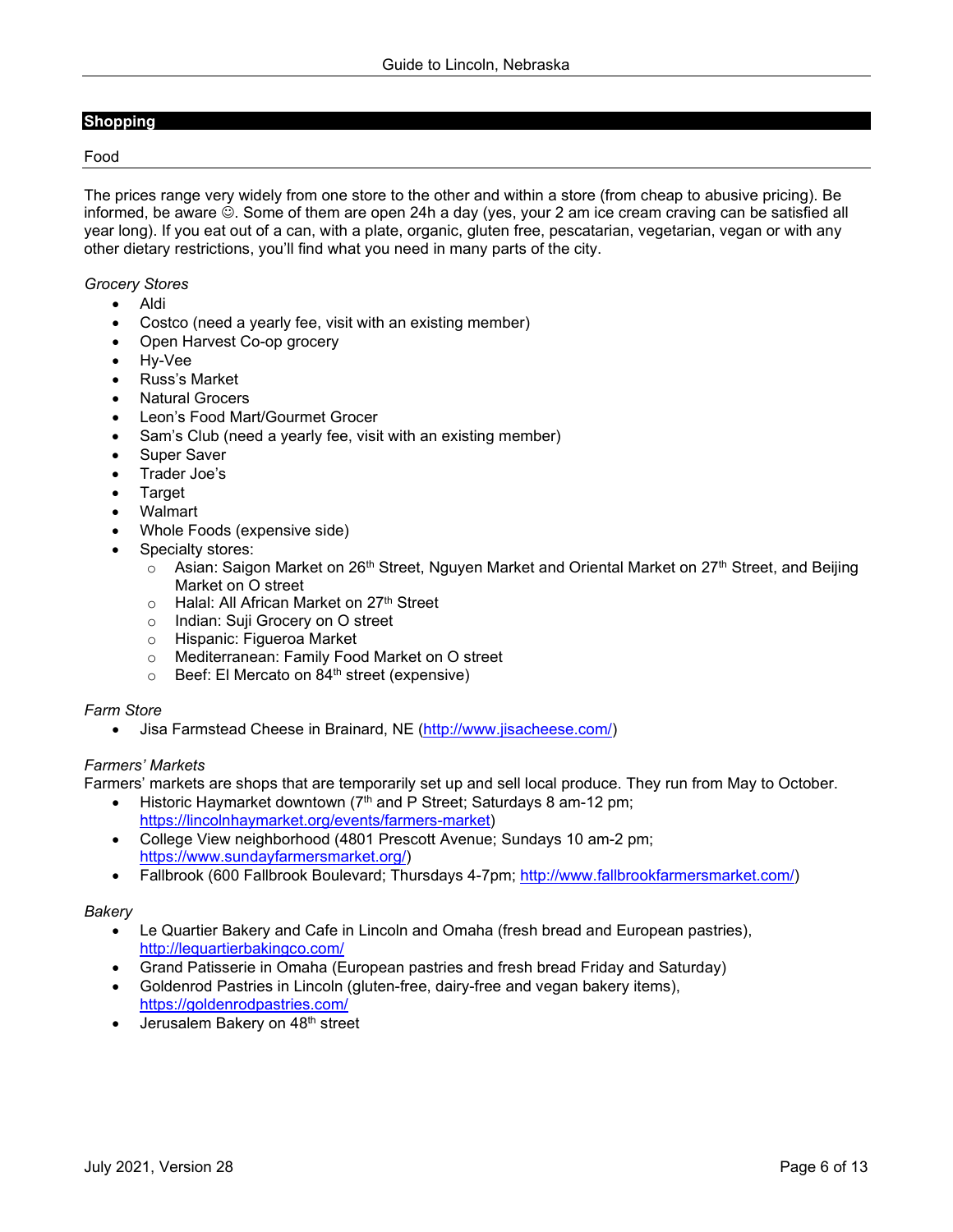# <span id="page-6-0"></span>Lunch Options

Here are some options if you have no time to prepare your own food that day:

## *Nebraska Innovation Campus*

- No cafeteria on site
- The Bistro vending area in the connector between Food Innovation Complex and NIC Conference Center
- The Mill Coffee and Tea sells some food items

## *City and East Campuses*

- City Union Food Court (Starbucks, Imperial Place, Subway, Valentino's, Chick-fil-a, Steak n Shake)
- East Union
- UNL Dining Centers [\(https://housing.unl.edu/dining-services](https://housing.unl.edu/dining-services) and phone app)

## *Salad Bars*

- Hy-Vee
- Whole Foods
- Fresh Thyme Farmers Market

## *Fresh Ready Meals*

- Hy-Vee
- Source Eat Fit [\(https://www.sourceeatfit.com/\)](https://www.sourceeatfit.com/)
- Wham Bam Meal in a Pan [\(http://www.chefauchef.com/whambam\)](http://www.chefauchef.com/whambam)

## *Frozen Meals*

• Frozen meal rescue in the frozen isle of your preferred store

## *Food Delivery*

For an additional fee, you can have food delivered.

- Jimmy John's Gourmet Sandwiches
- Most pizza places
- DoorDash [\(https://www.doordash.com/](https://www.doordash.com/) or phone app)
- GrubHub [\(https://www.grubhub.com/](https://www.grubhub.com/) or phone app)
- Metro Dining Delivery [\(http://www.metrodiningdelivery.com/\)](http://www.metrodiningdelivery.com/)
- Waitr [\(https://waitrapp.com/](https://waitrapp.com/) or phone app)
- Uber Eat

## *Local Restaurants and Fast Food*

If/When you own a car, there are some places nearby

- Downtown [\(https://downtownlincoln.org/explore/dining\)](https://downtownlincoln.org/explore/dining)
- Haymarket [\(https://lincolnhaymarket.org/directory/dining\)](https://lincolnhaymarket.org/directory/dining)
- On north 27<sup>th</sup> Street or at 10<sup>th</sup> Street and Cornhusker Highway

## <span id="page-6-1"></span>Tipping at Restaurants

The tips are not included in your bill (except very rare occasions mentioned on your bill). The most common recommendations are:

- 15% to 20% tip for sit-down restaurant service
- 10% for servers at buffets (for help with drink orders and plate removal)
- \$1 to \$2 per drink for bartenders, or 15% to 20% of the bar tab
- As for cash-register coin jars, there's no obligation to add money to them, although it might be worth it if you receive super service or you're a regular customer

All the tips are calculated on the pre-tax amount. Do not worry, there is an app to calculate tips, split bills etc. No top of the head calculation needed  $\odot$ .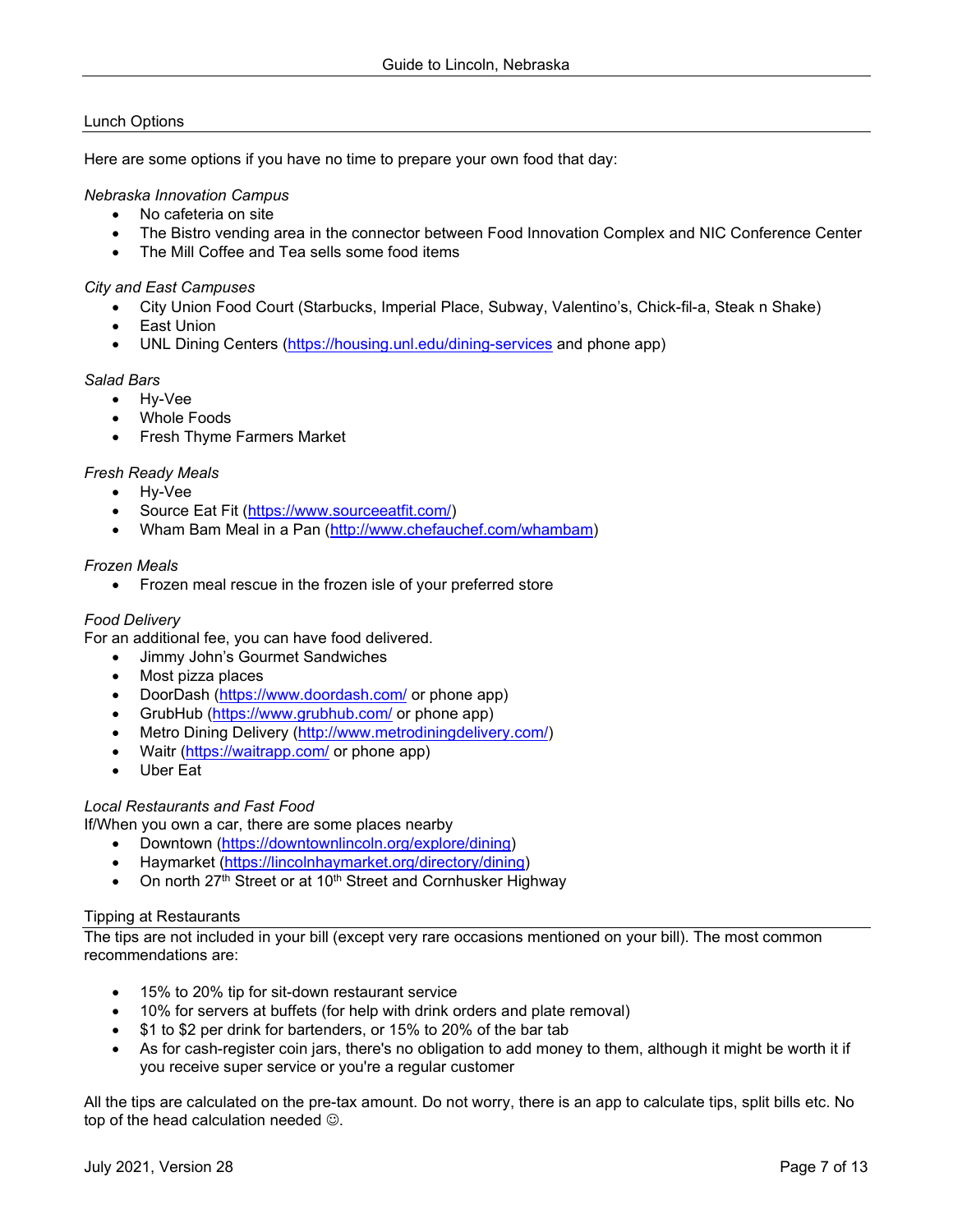## <span id="page-7-0"></span>Dietary Restrictions

There is an App for that! Some of them allows you to know based on the bar code of the product if it is compatible with you needs. Others will tell you if a restaurant has meals that fit your needs.

For gluten free diet there are multiple apps, "Find Me GF" is one of them.

#### <span id="page-7-1"></span>**Furniture**

You can find new furniture at furniture stores around town or in large department stores like Walmart. IKEA now can ship part of their catalog to your place.

A popular store in eastern Nebraska is Nebraska Furniture Mart and its discount store, Ms. B Clearance, in Omaha NE.

#### <span id="page-7-2"></span>Clothing and Home Items

- Kohl's
- JC Penney
- TJ Maxx
- **Marshalls**
- Home Goods
- DSW (shoes)
- Payless (shoes)
- Big Lots (home items and canned food)

## <span id="page-7-3"></span>All Under One Roof

*From food to furniture to clothing to home items*

- Target
- Walmart

## *Large quantity store*

From large pack of socks or huge bag of rice (membership required; you may want to go with someone whom already has the membership)

- Costco
- Sam's Club

## *Shopping Malls*

Lincoln has two malls where your shopping needs may be fulfilled:

- Gateway Mall [\(https://www.shoppinggatewaymall.com/\)](https://www.shoppinggatewaymall.com/)
- SouthPointe Pavilions [\(https://www.reddevelopment.com/southpointe-pavilions/\)](https://www.reddevelopment.com/southpointe-pavilions/)

Nebraska Crossing Outlets is a place with multiple factory outlets of many brands. It is in Gretna, about a half-hour drive east from Lincoln. [\(https://www.nexoutlets.com/\)](https://www.nexoutlets.com/)

## <span id="page-7-4"></span>Used Items

Sometimes you do not want to buy all new and it is fine. To save money, you can buy used furniture, clothing and home items at thrift shops, consignment shops, and garage sales.

Stores:

- Goodwill
- **Salvation Army**
- Play it Again Sports (sport related items)
- consignment and thrift stores

*Garage Sales:*

July 2021, Version 28 Page 8 of 13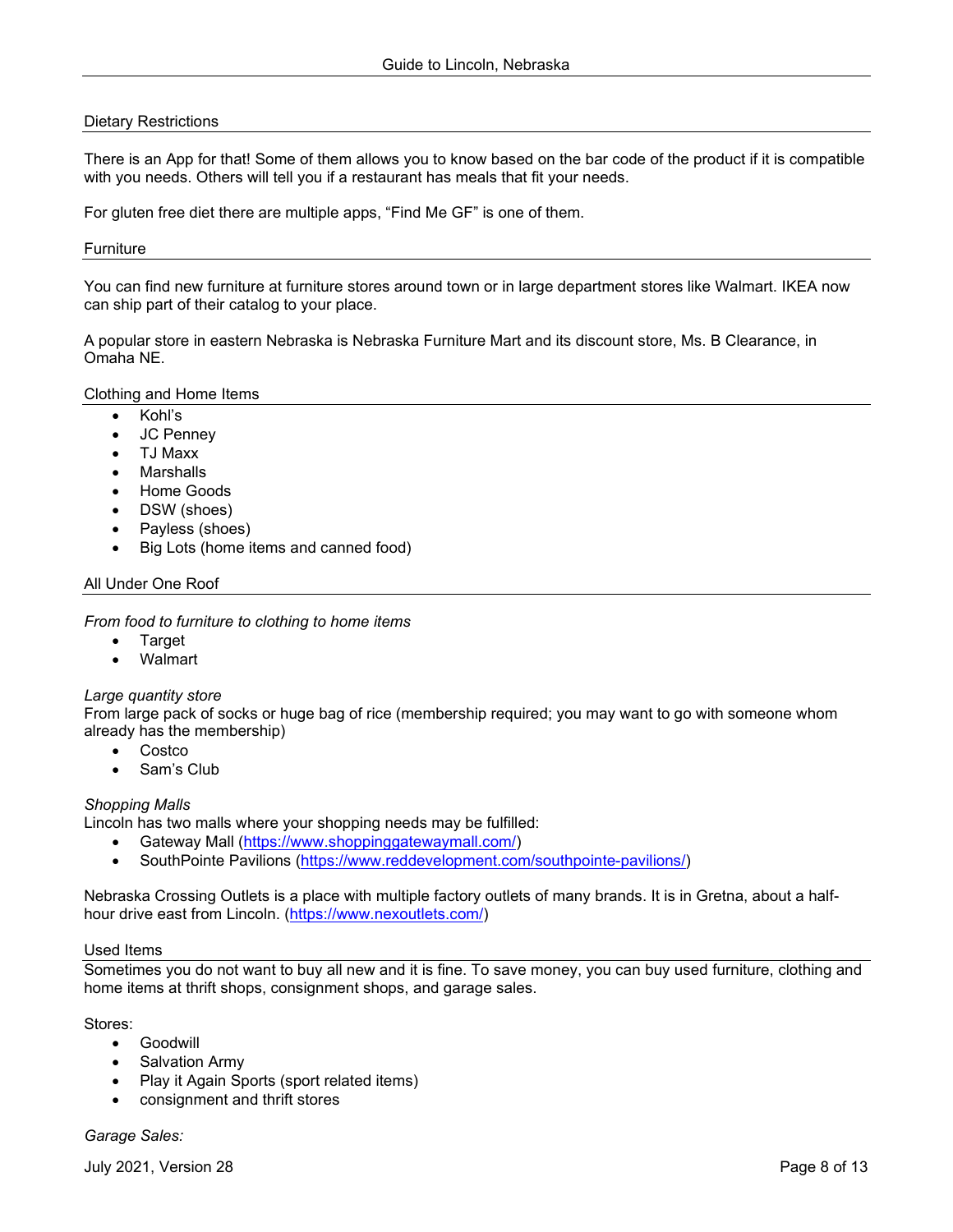For individuals from abroad not familiar with the terms, a "garage sale," "rummage sale," "yard sale," or "estate sale" is a sale held for a day or two by people selling their stuff out of their garage, yard, or home at whatever price they choose to set. You can find excellent items at a nice price (sometimes not even believable as it is so cheap) or expensive garbage. There are some sale advertisements on Craig's List as well as in the local newspaper, *The Lincoln Journal Star* (the ads are published during the week and online), and some dedicated websites such as<https://garagesalefinder.com/>*.*

App and web-based sales of items by individuals in the area (any item):

- Facebook Market
- letgo.com
- **Craigslist**

## <span id="page-8-0"></span>Pharmacy

You'll rarely see a "Pharmacy" sign. Some of them are open 24 hours a day. Here are some of those businesses incorporating a pharmacy (for those medications that need prescription from your doctor or not):

- University Health Center [\(https://health.unl.edu/pharmacy\)](https://health.unl.edu/pharmacy)
- CVS
- Walgreen
- **Target**
- Walmart
- Hy-Vee

## <span id="page-8-1"></span>Books

## *For your courses*

You can get rental textbooks from UNL online or from the University Bookstore in the union at both East and City Campus. They also do a price match for the books (if you find the same book at some other place or website for a lesser price). You can also buy or rent books from Amazon or eBay online.

Do not forget that there is the UNL library with paper and digital options.

## *For your leisure*

Physical bookstores (bookshop) are becoming rare. Google "bookstore" to find the smaller ones. Two examples:

- A Novel Idea (https://anovelideabookstore.com/) used bookstore in downtown Lincoln
- Francie and Finch Bookshop [\(https://francieandfinch.com/\)](https://francieandfinch.com/)
- Barnes and Noble on O street

Large online bookstores include Amazon.com, barnesandnoble.com and ebay.com.

Lincoln has a nice public library with satellites all over town to access books and more for free [\(www.lincolnlibraries.org\)](http://www.lincolnlibraries.org/).

## <span id="page-8-2"></span>Supporting Small Businesses in Nebraska

Supporting local producers also supports the state economy. If each Nebraska households spent just \$10 per week on locally grown foods, it could bring \$371 million back into the state's economy each year, according to Nebraska Extension (2020 estimates).

- The community of Nebraskan farmers can be searched at:<http://buylocalnebraska.org/>
- The 2020 Local Food Guide is at:<http://buylocalnebraska.org/PDFs/2020-food-guide.pdf>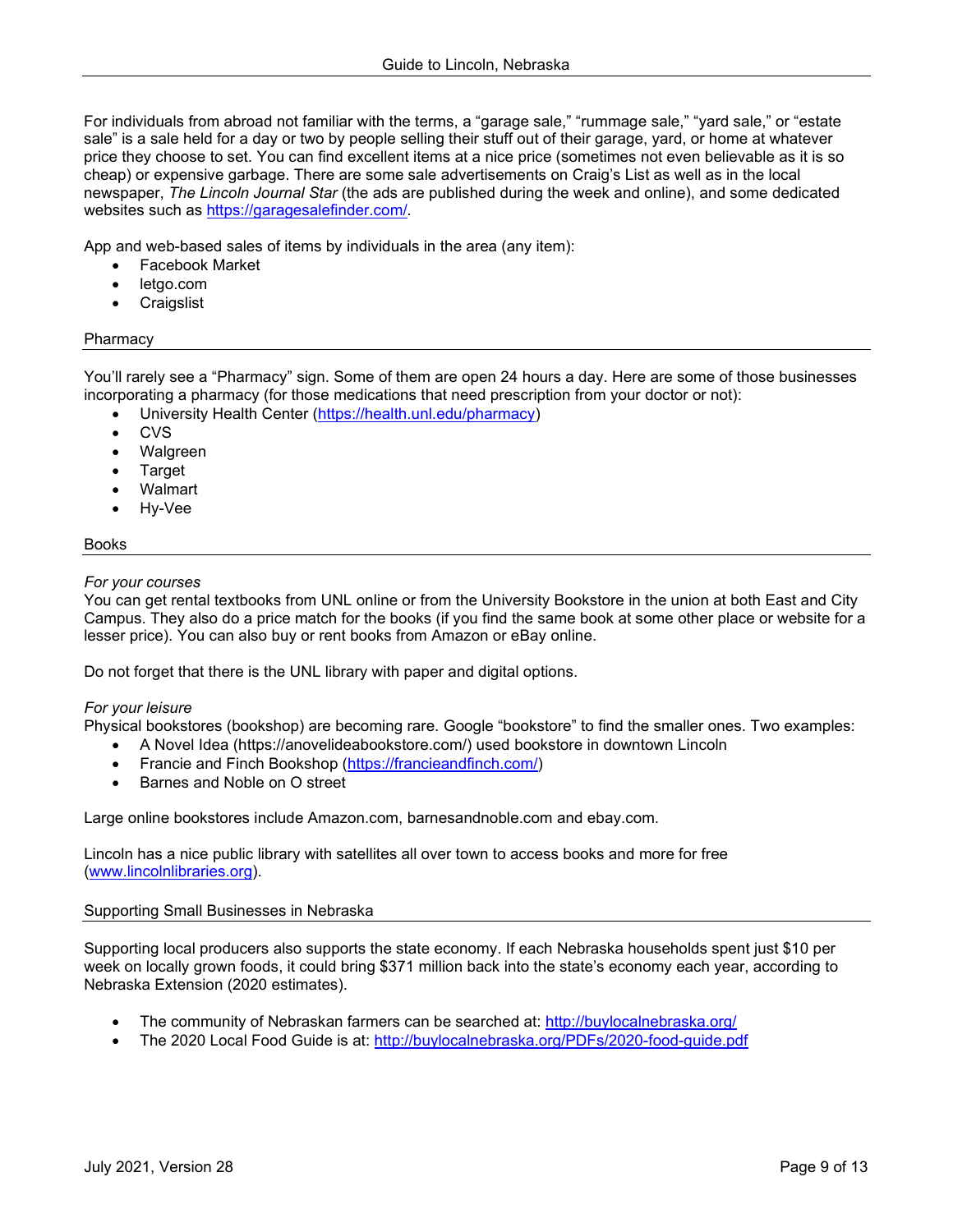| Leon's Food Mart/Gourmet       | 2200 Winthrop Road, Lincoln, NE          | Grocery store                         |
|--------------------------------|------------------------------------------|---------------------------------------|
| Grocer                         |                                          | http://www.leonsgourmetgrocer.com/    |
| Open Harvest Co-op Grocery     | 1618 South Street, Lincoln, NE           | Grocery store                         |
|                                |                                          | https://openharvest.coop/             |
| <b>Surf and Turf</b>           | 5740 Old Cheney Road, Lincoln,           | Seafood market                        |
|                                | <b>NE</b>                                | (fresh fish; expensive side)          |
|                                |                                          | http://surfandturffood.com/           |
| Jisa's Farmstead Cheese        | 2653 Q Road, Brainard, NE                | Dairy Farm Store                      |
|                                |                                          | http://www.jisacheese.com/            |
| Hub Cafe                       | 250 N 21st Street, Lincoln, NE           | Farm to Table restaurant              |
|                                |                                          | https://www.hubcafelincoln.com/       |
| Mr Hui                         | 3255 Cornhusker Highway,                 | Chinese restaurant and take out       |
|                                | Lincoln, NE (near NIC)                   | https://www.mrhuislincolnne.com/#/    |
| Mr Hui 2                       | 4131 Pioneers Woods Drive,               | Chinese restaurant and take out       |
|                                | Lincoln, NE                              | https://mrhuis2lincolntogo.com/       |
| <b>Imperial Palace</b>         | 701 N 27th Street, Lincoln, NE           | Chinese restaurant and take out       |
|                                |                                          | https://www.imperialpalacene.net/     |
| Chopsticks                     | 6891 A Street, Lincoln, NE               | Chinese restaurant and take out       |
|                                |                                          | https://www.chopstickslincoln.com/#/  |
| <b>Rolling Wok</b>             | 2600 S 48th Street #1, Lincoln, NE       | Chinese restaurant and take out       |
|                                | (Van Dorn Plaza)                         |                                       |
| El Toro Mexican Restaurant     | 2600 S 48th Street, Lincoln, NE          | Mexican restaurant                    |
|                                | (Van Dorn Plaza)                         | https://www.lincolnsbestmexican.com/  |
| Piezano's                      | 2740 South Street, Lincoln, NE           | Italian restaurant (pizza)            |
|                                |                                          | https://www.mypiezanos.com/           |
| The Normandy                   | 2785 S 17th Street, Lincoln, NE          | French restaurant                     |
|                                |                                          | https://www.thenormandylnk.com/       |
| Le Voltaire French Restaurant  | 569 N 155 <sup>th</sup> Plaza, Omaha, NE | French restaurant                     |
|                                |                                          | http://www.levoltaireomaha.com/       |
| Stauffer's Cafe & Pie Shoppe   | 5600 S 48th Street, Lincoln, NE          | American restaurant                   |
|                                | (Plaza South)                            | http://www.staufferscafe.com/         |
| <b>HF Crave</b>                | 4800 Holdrege Street, Suite 100,         | Burger restaurant by Hollenbeck Farms |
|                                | Lincoln, NE                              | https://hfcrave.com/                  |
| Lakehouse Farm & Prairie Plate | 10405 Branched Oak Road,                 | American restaurant; farm to table,   |
|                                | Waverly, NE                              | seasonal                              |
|                                |                                          | http://prairieplaterestaurant.com/    |
| Au Courant Regional Kitchen    | 6064 Maple Street, Omaha, NE             | Restaurant; farm to table             |
|                                |                                          | http://www.aucourantrestaurant.com/   |

|  |  | Food (no chain, no franchise): |  |
|--|--|--------------------------------|--|
|  |  |                                |  |

## *Books (no chain, no franchise)*

| A Novel Idea Bookstore     | 118 N 14th Street, Lincoln, NE   | Used Bookstore                   |
|----------------------------|----------------------------------|----------------------------------|
|                            |                                  | https://anovelideabookstore.com/ |
| Francie and Finch Bookshop | 30 S. 13th St Suite 100 Lincoln, | New books                        |
|                            | NE. 68508                        | https://francieandfinch.com/     |

## <span id="page-9-0"></span>**UNL Employee and Student Discounts**

Now that you have an ".edu" email address…

*Discounts available to all higher education members:*

- Apple has a discount via the apple store (online or via UNL)
- Microsoft office offer software at a great discount for educators
- The *Washington post* can be obtained at a discounted price with a valid .edu email address (students, employees, etc.)
- New York Times can be obtained at a discounted price for educators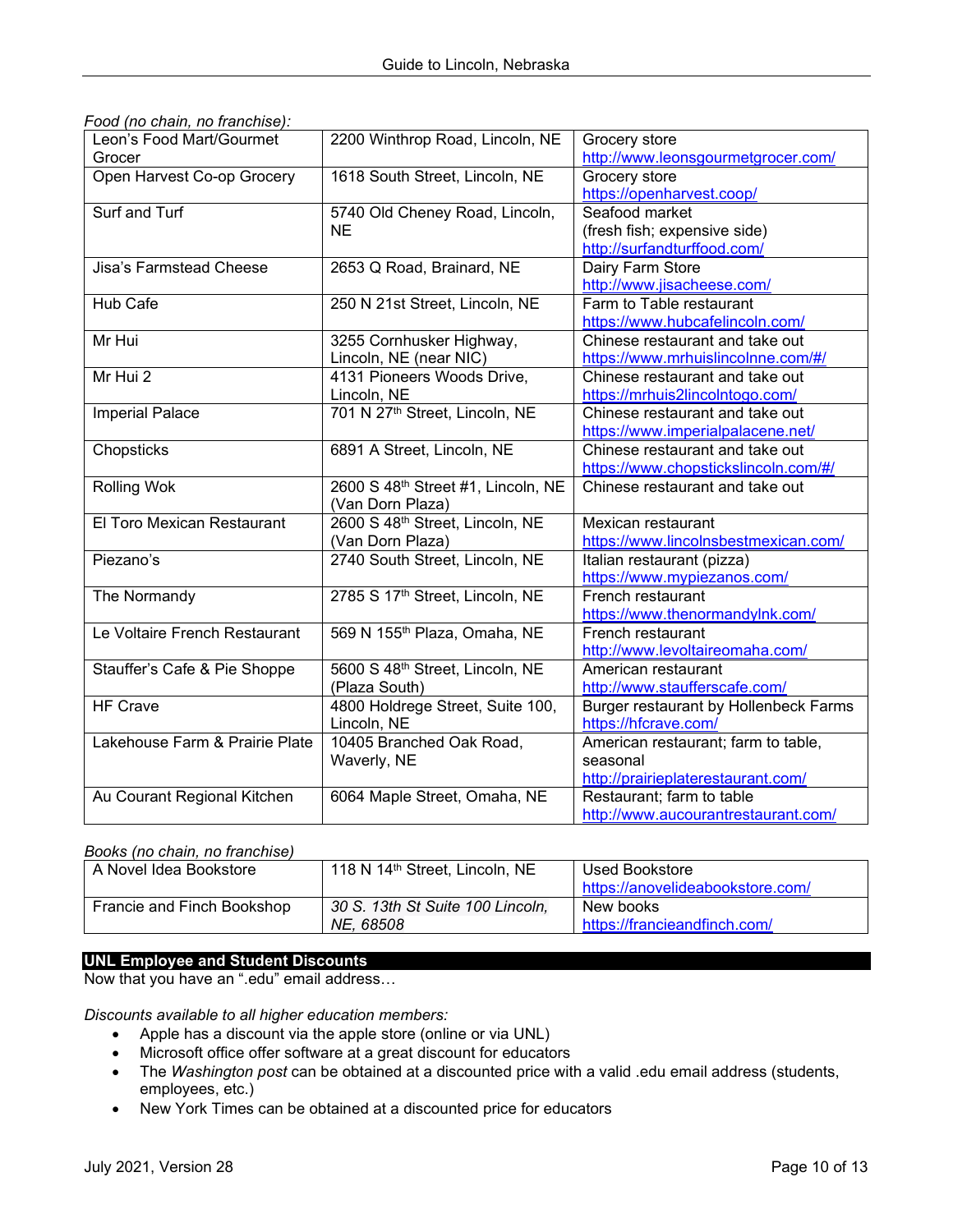## *Discounts for students:*

- Microsoft Office for students there is the possibility to get the software for free
- New York Times can be obtained at a drastically discounted price

Basically think about discounts that may apply to you. This can save you a lot of money.

#### <span id="page-10-0"></span>**Recycling**

In Lincoln, you'll find very different attitudes for recycling. Know that recycling sites exist if it is not offered where you live. You will need to separate the items (paper/glass/plastic) in some places, in other it is single stream. Check the sites at [https://lincoln.ne.gov/city/pworks/solid-waste/recycle/.](https://lincoln.ne.gov/city/pworks/solid-waste/recycle/)

For electric cables (the cable of the old radio, etc.) and old rechargeable batteries you can go to the entrance of Best Buy store.

For electronics (old hard drive, printer, etc.), Staples offer to take it for free in a reasonable quantity.

## <span id="page-10-1"></span>**Kids**

## <span id="page-10-2"></span>Schools (K-12)

## *For native speakers*

The Lincoln Public Schools District should have the answers to your questions [\(https://www.lps.org/;](https://www.lps.org/) 5905 O St, Lincoln, NE 68510).

#### *For non-native speakers*

The District office of the Lincoln Public Schools will most probably refer you to go to "English language Learner Program (ELL)" located in the Park Middle School, 855 S, 8<sup>th</sup> Street (Entrance Gate is 11). At ELL, they assess the English skill of the child and deliver their recommendation of admission to the nearby school from the residence.

## <span id="page-10-3"></span>Things to Do

- Lincoln and Omaha zoos are excellent for kids
- Lincoln Children's Museum is quite popular
- Nebraska History Museum also has lots of kid-friendly activities and free admission
- ArtTeach Project in the Summer [\(http://www.artreachproject.com/\)](http://www.artreachproject.com/)
- StoryTime at Indigo Books in the Haymarket district and local libraries
- Many parks of Lincoln are generally kid-friendly. Trago Park very close to Innovation Campus, is particularly popular during warm weather.

## <span id="page-10-4"></span>**Community**

## *Student Societies*

- UNL Food Science Club [\(https://www.unl.edu/foodsciclub/food-science-club\)](https://www.unl.edu/foodsciclub/food-science-club),
- American Society for Microbiology (ASM):<https://www.asm.org/>
- Institute of Food Technologists (IFT):<https://www.ift.org/>, with the local IFT Aksarben student chapter
- Phi Tau Sigma [\(https://foodsci.unl.edu/phi-tau-sigma\)](https://foodsci.unl.edu/phi-tau-sigma)
- American Society of Agricultural and Biological Engineers (ASABE):<https://www.asabe.org/>
- International Association for Food Protection (IAFP):<https://www.foodprotection.org/>
- UNL Engineering Student Organizations: [https://engineering.unl.edu/current-students/all-student](https://engineering.unl.edu/current-students/all-student-organizations/)[organizations/](https://engineering.unl.edu/current-students/all-student-organizations/)
- American Association of Immunologists:<https://www.aai.org/>
- American Society for Nutrition:<https://nutrition.org/>
- UNL College of Agricultural Sciences & Natural Resources: <https://casnr.unl.edu/clubs-organizations>
- Nebraska Union Toastmaster Club:<https://nutslincoln.toastmastersclubs.org/>
- UNL Grad Student Assembly: https://www.unl.edu/gsa/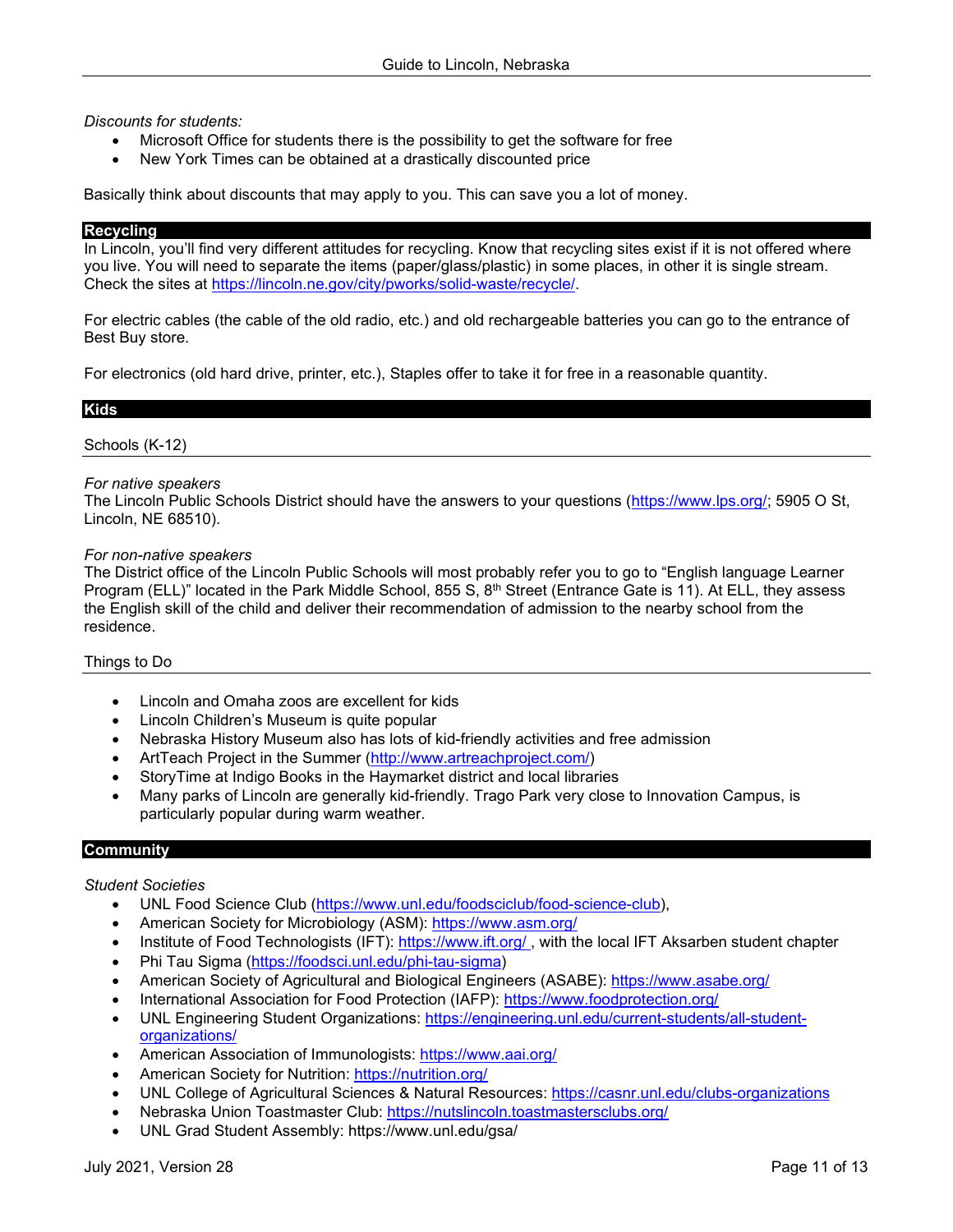- Additional UNL recognized student organizations:<http://involved.unl.edu/student-organizations>
	- o Community of origin by country, language, ethnicity, etc.
	- o LGBTQA+ Resource Center [\(https://lgbtqa.unl.edu/\)](https://lgbtqa.unl.edu/)<br>
	o Others you'll have to figure out what the club is base
	- Others you'll have to figure out what the club is based on cryptic titles

Students are encouraged to visit with their advisors for advice on useful field-specific societies to join.

#### *Religious communities*

• Please use Google search.

## *Groups focused on an activity*

• Anything from meditation to hardcore coding. You might search<https://www.meetup.com/> for these.

## *Your neighborhood*

- Your neighborhood has probably a neighborhood association that might provide support to the residents
- Nextdoor is an app and web site that allows to offer services or ask for services
- Be a good citizen. UPLNK is a free app used to report non-emergency quality-of-life issues within the Lincoln City limits, such as streetlight problems, downed tree limbs, potholes or park maintenance issues.

#### <span id="page-11-0"></span>**Visitors Center**

The Lincoln Visitors Center is located at 201 N. 7th St., Lincoln, NE 68508 (telephone: 402-434-5348). It offers maps and information about current events and sites to see in Lincoln, as well as a wealth of other information about the capital city.

- UNL Life On and Off Campus:<https://globalnebraska.unl.edu/life-and-campus>
- Downtown Lincoln<https://downtownlincoln.org/>
- Historic Haymarket:<https://lincolnhaymarket.org/>
- Lincoln Convention and Visitors Bureau:<http://www.lincoln.org/>
- Omaha Convention and Visitors Bureau:<https://www.visitomaha.com/>
- Omaha's Old Market:<https://oldmarket.com/>
- Visit Nebraska:<https://visitnebraska.com/>

## <span id="page-11-1"></span>**Stimulating Your Creativity**

#### *Hands on activities*

- Do you love to create and build all sorts of unique projects? Join Innovation Studio [\(http://innovationstudio.unl.edu/\)](http://innovationstudio.unl.edu/) and get access to an incredible facility with unique professional fabrication tools!
- Makit Takit [\(https://www.makittakit.com/\)](https://www.makittakit.com/) also has tools for you to use on projects as well as kids' camps
- Hyde observatory at Holmes Lake [\(https://www.hydeobservatory.info/\)](https://www.hydeobservatory.info/)

# •

# *Museums*

- Sheldon Museum on UNL city campus, free, <https://sheldonartmuseum.org/>
- University of Nebraska State Museum (also called Morrill Hall) on UNL city campus, <http://museum.unl.edu/index.html>
- Lincoln Children's Zoo, 1222 S 27<sup>th</sup> Street, Lincoln, NE,<https://www.lincolnzoo.org/>
- LUX Center for the Arts (permanent collection and exhibits), 2601 N 48 Street, Lincoln, NE, <https://www.luxcenter.org/>
- Kaneko Museum (Omaha), donation based,<https://thekaneko.org/>
- Bemis Museum (Omaha), free, [http://www.bemiscenter.org](http://www.bemiscenter.org/)
- Joslyn Art Museum (Omaha), free,<https://www.joslyn.org/>
- Henry Doorly zoo and aquarium (Omaha, NE):<https://www.omahazoo.com/>
- El Museo Latino (Omaha, NE):<https://www.elmuseolatino.org/>